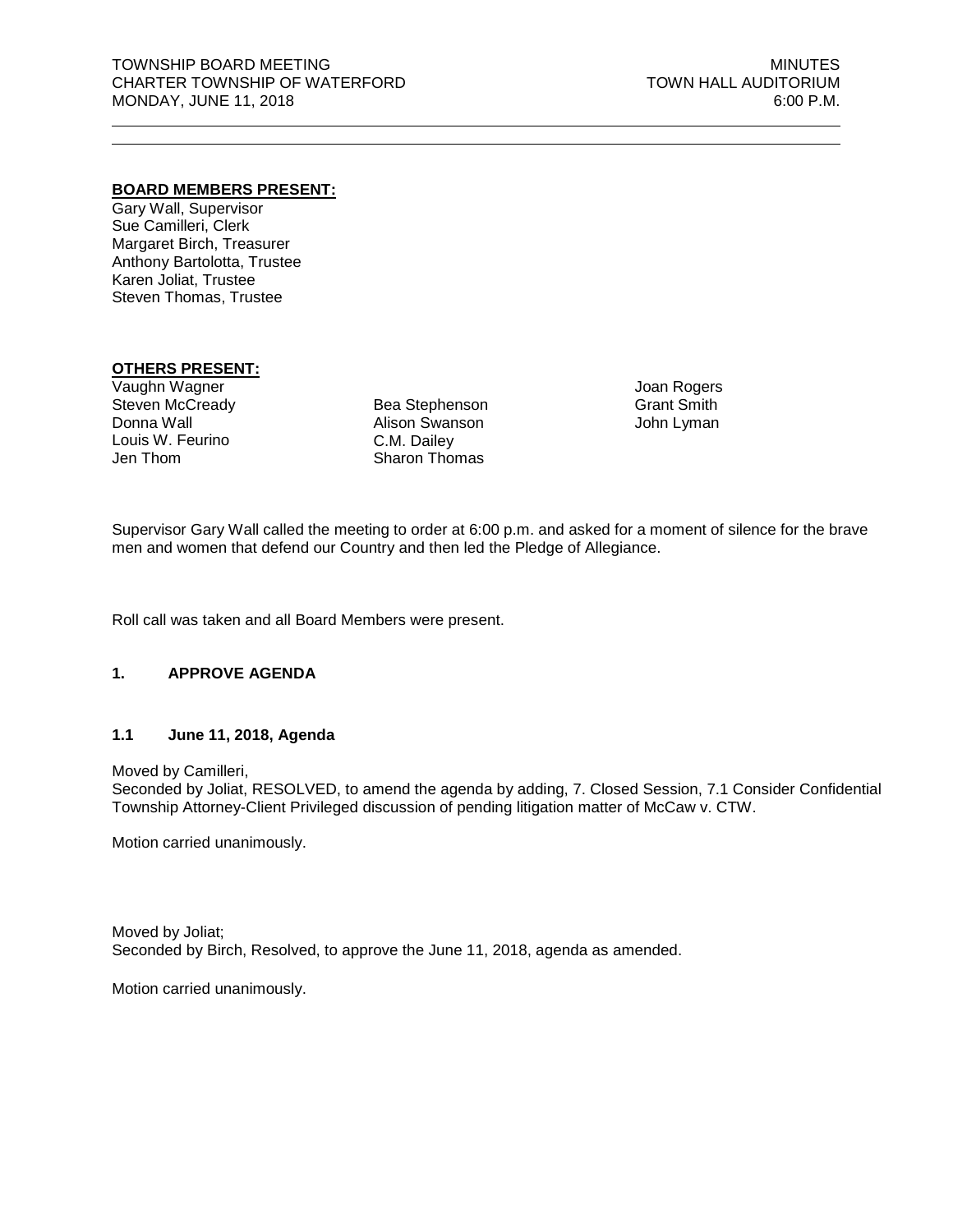## **2. ANNOUNCEMENTS**

- 2.1 The Waterford Township Board of Trustees is now accepting resumes and letters of interest from individuals interested in appointment to the Board of Trustees to fill a vacant Trustee position. If interested, please email your resume and letter of interest to Waterford Township Supervisor Gary Wall at gwall@waterfordmi.gov no later than June 15, 2018 at 4:30 p.m. EST.
- 2.2 Concerts in the Park is a wonderful series of free concerts at Hess-Hathaway Park located at 825 S. Williams Lk. Rd. Concerts are every Thursday evening in June. Local talent begins at 6 p.m.; the featured band starts at 7 p.m. Food, beverage and ice cream are available at all concerts. June features our annual bar-b-q and brew! Billy's Tip'n Inn chicken & ribs, sides, beer and wine. June 28 - Bigalora Wood Fired Pizza Food Truck. Come hungry! Thank you to our generous sponsors who support this wonderful free summer concert series. Become one of our well recognized sponsors! For more information call 248-666-8600.
- 2.3 The Waterford Historical Society presents our annual Log Cabin Day Festival on Sunday, June 24, 2018. Event hours are 12:00 noon to 5:00 p.m. and will take place at 4490 Hatchery Road in Fish Hatchery Park. Enjoy activities for all ages: strawberry shortcake, Bob Lowe, White Elephant Sale, Living History encampments with traditional craft demonstrations, kid's Hands on History, Local Authors, lace making, spinning, quilting, and much more. Thanks to our local sponsor's we are once again able to offer free admission and parking. Bring your family and your love of Waterford history – There is something for all ages! Parking at 2303 Crescent Lake Road. Free shuttle to grounds. All handicap parking on site. For more information please call 248-683-2697.
- 2.4 The 5th Annual Legends Softball Game will be held on Saturday, July 7, 2018 at 7:00 p.m. The game will be held at the Old Drayton Ballpark (Shell Park) 4373 Dixie Hwy. Anyone 45+ who ever played softball in Waterford is welcome! Fast Pitch \* Slow Pitch \* Men's \* Women's. Preregister by calling 248-674-6201 or [email.](mailto:gwall@waterfordmi.gov)
- 2.5 The last day to register for the August 7, 2018, State Primary Election will be Monday, July 9, 2018. If you are not currently registered to vote or need to register at a new address, you may do so at the Waterford Township Clerk's office, 5200 Civic Center Drive, Waterford, MI 48329, Monday – Friday,  $7:30$  am –  $4:30$  pm. To check if you are registered to vote visit michigan.gov/vote.
- 2.6 Waterford North Oakland 11<sup>th</sup> Annual Relay for Life, held on June 9<sup>th</sup> and 10<sup>th</sup>, raised \$138,021.21 to fight cancer. Thank you to all who participated.

# **3. AWARDS AND PRESENTATIONS**

## **3.1 51st District Court – 2017 Annual Report**

Jen Thom, Court Administrator, presented the 2017 Annual Report to the Board of Trustees.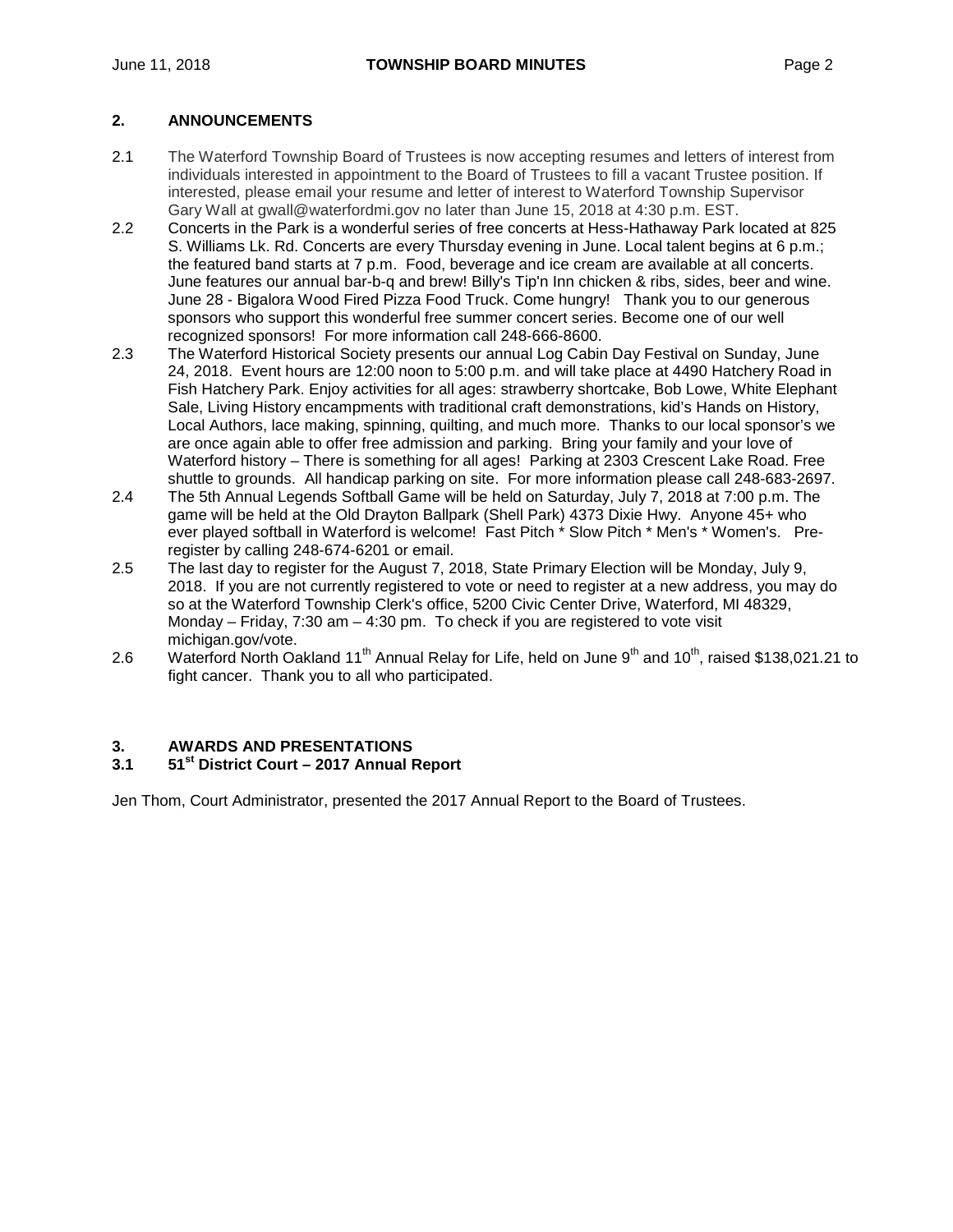#### **4. CONSENT AGENDA**

*Board Members may remove items from the Consent Agenda for discussion purposes or for the purpose of voting in opposition. Public comment for items removed from the consent agenda may be received in the same manner immediately following the Consent Agenda.*

- 4.1 May 29, 2018, Meeting Minutes
- June 11, 2018, Bill Payment
- 4.3 Receive the Clerk's Office Jan-Mar 2018 Report
- 4.4 Receive the Department of Public Work's May 2018 Report 4.5 Receive the 51<sup>st</sup> District Court's May 2018 Report
- Receive the 51<sup>st</sup> District Court's May 2018 Report
- 4.6 Receive the Library's April 2018 Report
- 4.7 Receive the Parks and Recreation's April 2018 Report<br>4.8 Fireworks Display Application Elizabeth Lake
- 4.8 Fireworks Display Application Elizabeth Lake
- 4.9 Fireworks Display Application Lotus Lake
- 4.10 Fireworks Display Application Williams Lake
- Banner Request Waterford Rotary

Moved by Birch;

Seconded by Thomas, RESOLVED, to approve Consent Agenda Items 4.1 through 4.11; a roll call vote was taken.

Ayes: Wall, Camilleri, Birch, Bartolotta, Joliat, and Thomas Nays: None Absent: None

Motion carried unanimously.

## **5. BOARD LIASON REPORTS (VERBAL)**

#### **Supervisor Wall**

#### **Waterford Historical Society**

Log Cabin Day will be held on Sunday, June  $24<sup>th</sup>$  from 12:00 p.m. until 5:00 p.m. This is a fun, family event at the Fish Hatchery Park. The new fire station building holds a 1941 Fire Truck. The Historical Society is looking for sponsors for Log Cabin Days.

#### **Clerk Camilleri**

The Poetry Leaves exhibition closed the end of May. The new indoor component was very popular and the poetry collection is available to order at this time.

The 1<sup>st</sup> ever Book It 5k Run raised over \$3600 to fund Library programs.

A car show will be held on the Township Campus on August 4, 2018, from 6:00 p.m. – 8:00 p.m.

#### **Trustee Joliat**

The All Lakes Board Meeting was held and a video of the meeting is available on Media Network. SAD's and Lake Boards were discussed.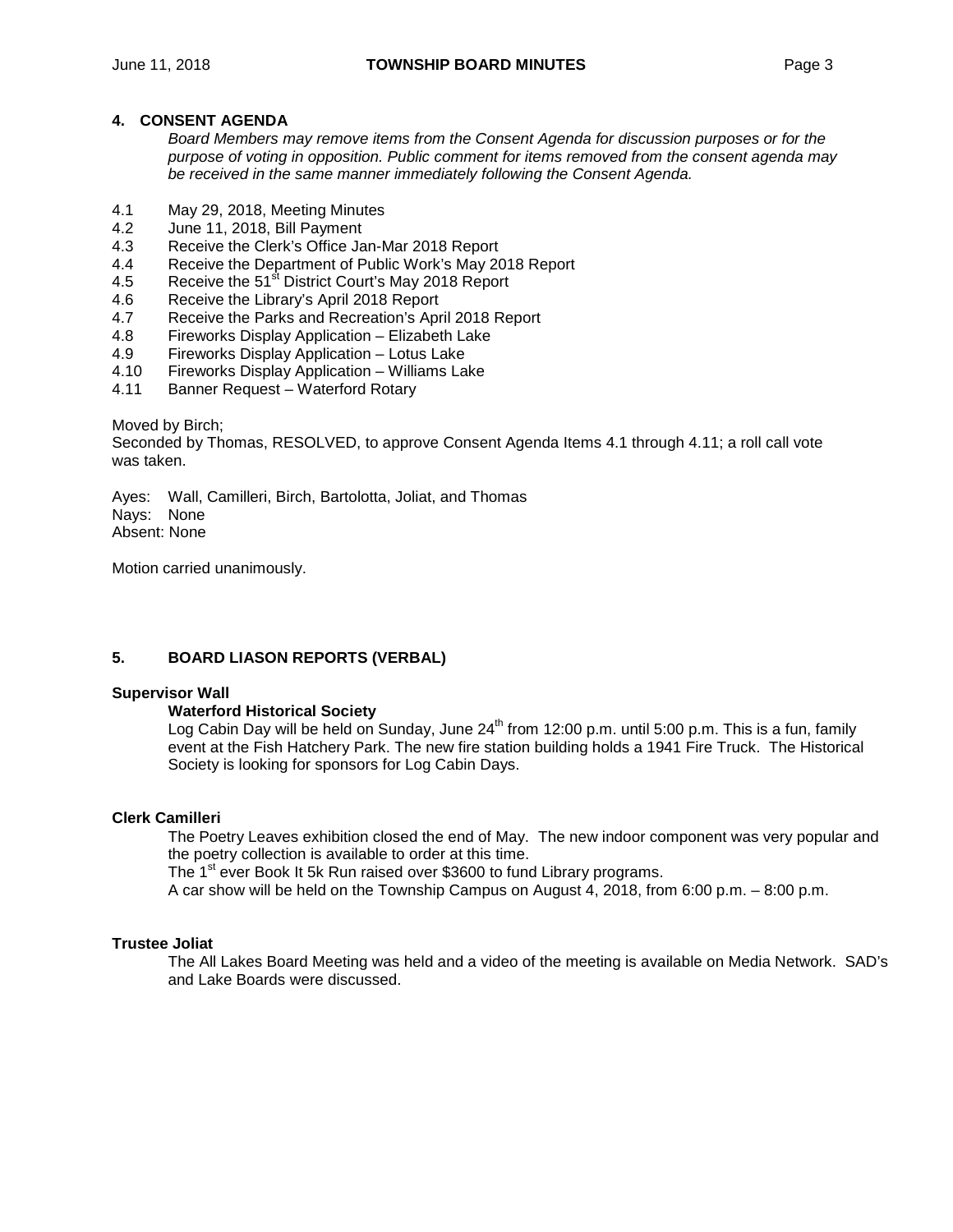#### **6. NEW BUSINESS**

#### **6.1 West Nile Resolution**

The following memo was received from Stacy St. James. Environmental Coordinator.

Beginning in 2003, the Oakland County Board of Commissioners has provided funding, to the cities, villages and townships within Oakland County to help combat West Nile Virus. This year, Waterford Township has been allocated \$10,396.04 to assist in our efforts to minimizing the risk of Township residents contracting WNV. Qualifying expenditures include: larvicide for catch basins/retention ponds, larvicide for distribution to homeowners, and insect repellent for distribution to residents.

Please see the attached resolution authorizing the implementation of an environmental mosquito management program as described above.

#### **RESOLUTION AUTHORIZING IMPLEMENTATION OF AN ENVIRONMENTAL MOSQUITO MANAGEMENT PROGRAM FOR 2018**

WHEREAS, the Oakland County Board of Commissioners has allocated funds to help combat West Nile Virus; and

WHEREAS, the Township has been allocated \$10,396.04 by the aforementioned allocation; and

WHEREAS, the Township desires to implement a Environmental Mosquito Management Program to decrease the potential of residents contracting West Nile Virus; and

NOW, THEREFORE, BE IT RESOLVED that all costs will be submitted for reimbursement to the Oakland County Board of Commissioners in accordance with their Miscellaneous Resolution.

Resolution offered by Supported by

| Yeas:  |  |
|--------|--|
| Nays:  |  |
| Absent |  |

Moved by Camilleri,

Seconded by Bartolotta, RESOLVED, to approve the Resolution Authorizing Implementation of an Environmental Mosquito Management Program for 2018. A roll call vote was taken.

Ayes: Wall, Camilleri, Birch, Bartolotta, Joliat, and Thomas Nays: None Absent: None

Motion carried unanimously.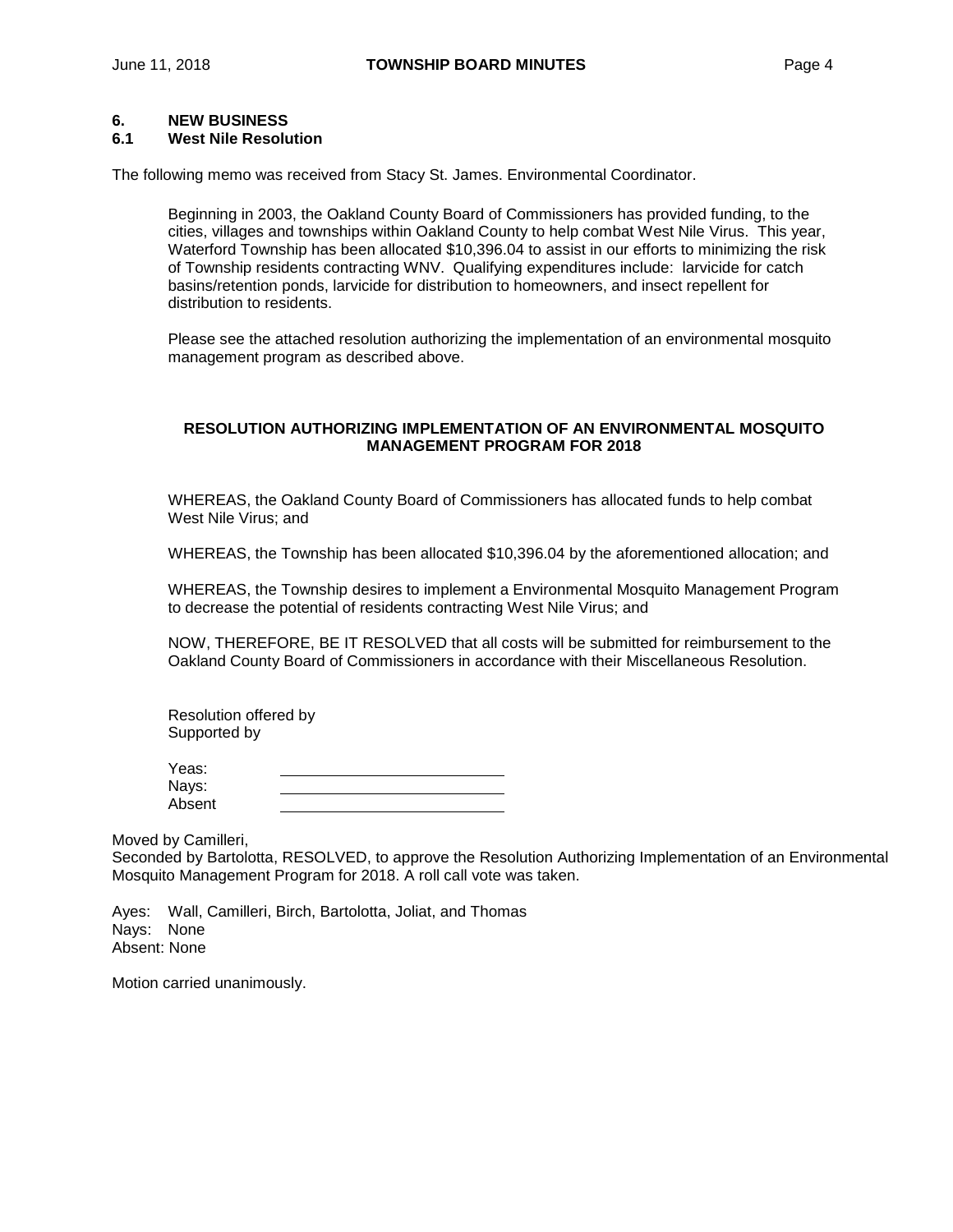## **6.2 Authorization for Tri-Party Cost Participation Agreement Frembes Rd. Preservation Overlay.**

The following memo was received from Supervisor Wall.

Attached please find a Cost Participation Agreement for tri-party funding for resurfacing road construction on Frembes Rd. between Dixie Hwy. and Walton Blvd. With the Board's approval, this agreement will allow resurfacing with an estimated total project cost of \$90,000 paid through equal contributions from Waterford Township, Oakland County, and the Board of County Road Commissioners for Oakland County – Waterford's share of the project is \$30,000.

Although the road is primarily residential, Frembes has been used for many years as a connector to major roadways including Walton Blvd. and Dixie Hwy. which are both five-lane roads. This results in higher traffic volumes with larger vehicles creating wear and tear beyond a typical residential roadway. At this point, simple pothole patching is no longer sufficient to maintain the road surface, and it's been determined that resurfacing is the most appropriate solution.

In 2017, the Road Commission for Oakland County performed preservation overlays on seven roads in Waterford Township at no additional cost to the community. One of those projects included the other half of Frembes Rd. between Dixie Hwy. and Hatchery Rd.

It is my recommendation that we approve the attached Cost Participation Agreement and funding in the amount of \$30,000 taking advantage of the shared cost through tri-party funding to complete resurfacing of Frembes Rd. Waterford Township's \$30,000 portion of this expenditure will come from Fund 246, the Improvement Revolving Fund which is projected to have a year-end fund balance of \$2,510,080 before this project.

Thank you for your consideration.

Attachment: Cost Participation Agreement, Board Project No. 54442

#### Moved by Bartolotta;

Seconded by Birch, RESOLVED, to approve the Cost Participation Agreement and Waterford Township's funding in the amount of \$30,000.00; furthermore this expenditure will come from Fund 246, Improvement Revolving Fund. A roll call vote was taken.

Ayes: Wall, Camilleri, Birch, Bartolotta, Joliat, and Thomas Nays: None Absent: None

Motion carried unanimously.

#### **6.3 Public Comments**

Alison Swanson advised that the Waterford Dispatchers adopted the Clinton River Canoe Site, cleaned up the location, and painted the bridge last Saturday.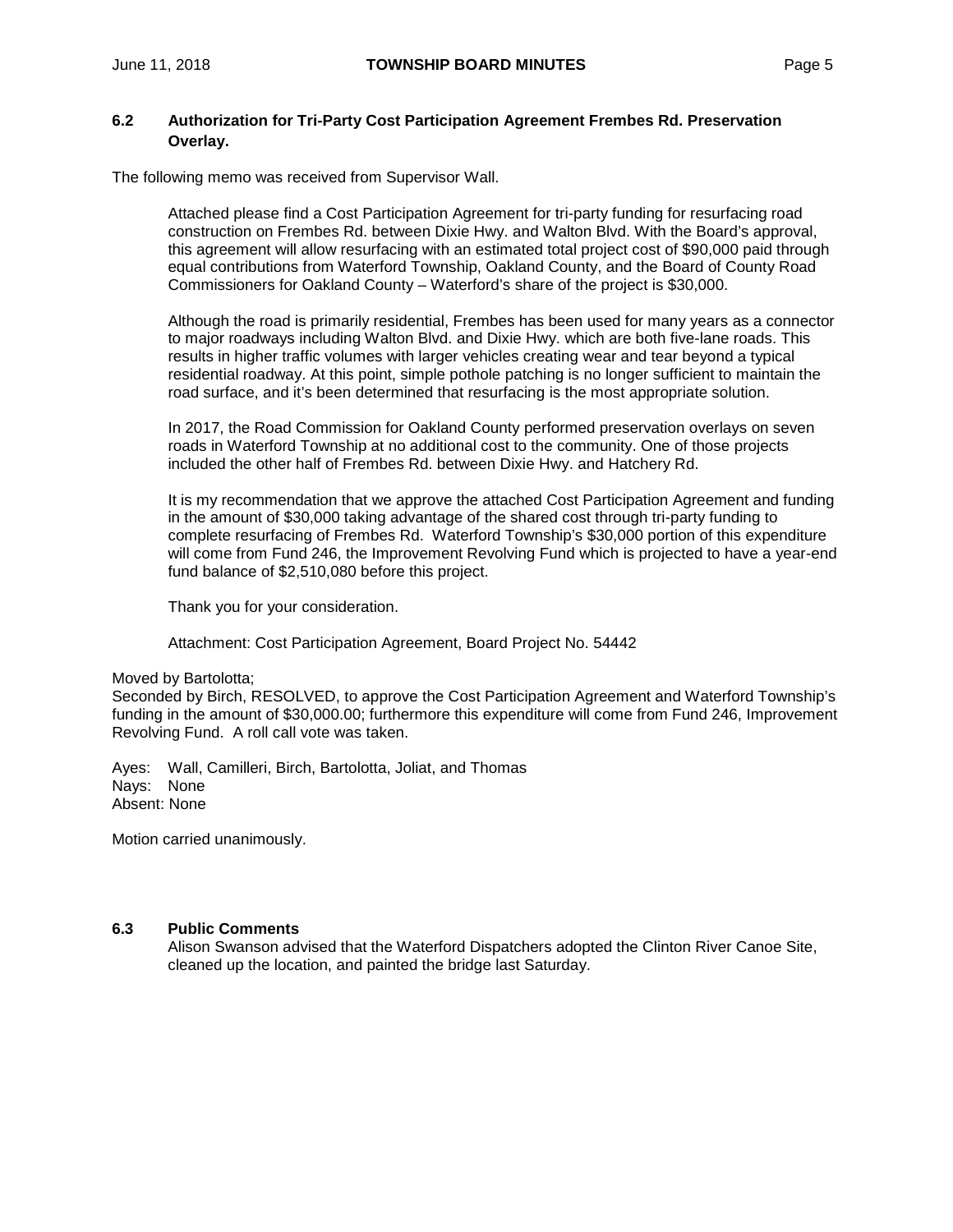## **7. Closed Session**

## **7.1 Session to Consider Confidential Township Attorney-Client Privileged discussion of pending litigation matter of McCaw v. CTW.**

The Board of Trustees entered into Closed Session at 6:44 p.m.

Moved by Camilleri;

Seconded by Bartolotta RESOLVED, to enter into closed session to consider confidential Township Attorney-Client Privileged discussion of pending litigation matter of McCaw v. CTW. A roll call vote was taken.

Ayes: Wall, Camilleri, Birch, Bartolotta, Joliat, and Thomas Nays: None Absent: None

Motion carried unanimously.

The Board of Trustees returned from Closed Session at 7:02 p.m.

Moved by Camilleri,

Seconded by Joliat, RESOLVED, to approve the recommendation of the insurance company's attorney on a settlement amount in the matter of McCaw vs. The Charter Township of Waterford.

Ayes: Wall, Camilleri, Birch, Bartolotta, Joliat, and Thomas Nays: None Absent: None

Motion carried unanimously.

#### **ADJOURNMENT**

Moved by Birch; Seconded by Thomas, RESOLVED, to adjourn the meeting at 7:03 p.m.

Motion carried unanimously.

Sue Camilleri, Clerk

Gary Wall, Supervisor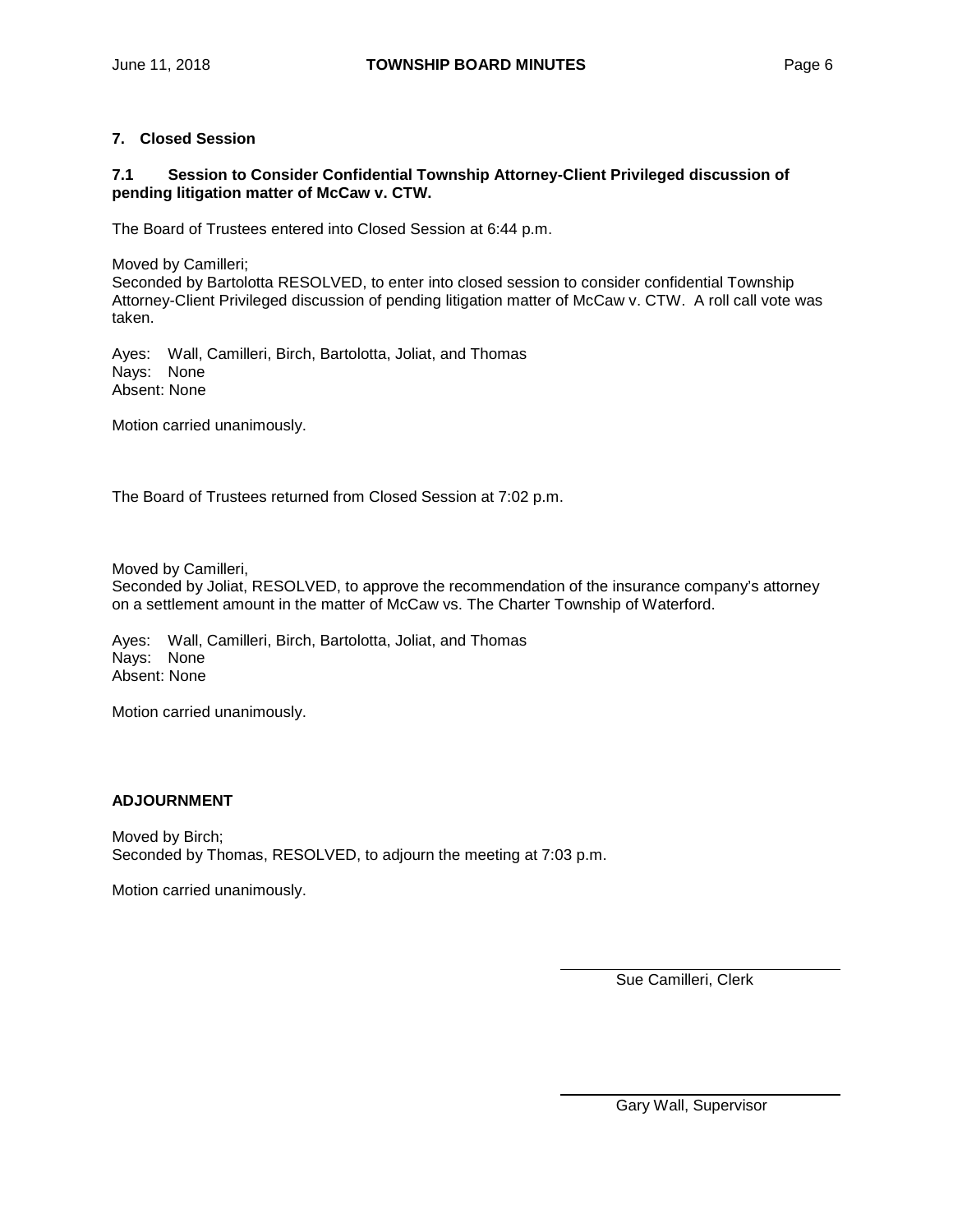## 06/07/2018 09:00 | WATERFORD TOWNSHIP llievois  $AP$  CHECK RECONCILIATION REGISTER

```
FOR: Uncleared
```

| CHECK # CHECK DATE TYPE    VENDOR NAME      |  |                                                            | UNCLEARED  |  | CLEARED BATCH CLEAR DATE |
|---------------------------------------------|--|------------------------------------------------------------|------------|--|--------------------------|
|                                             |  |                                                            |            |  |                          |
|                                             |  |                                                            |            |  |                          |
| 277811 06/11/2018 PRINTED 011021 ADI        |  |                                                            | 476.97     |  |                          |
|                                             |  | 277812 06/11/2018 PRINTED 011036 A&M PLUMBING              | 189.36     |  |                          |
|                                             |  | 277813 06/11/2018 PRINTED 011730 ARROW PRINTING            | 1,953.65   |  |                          |
|                                             |  | 277814 06/11/2018 PRINTED 013202 ADVANTAGE CONSULTING INC  | 760.16     |  |                          |
|                                             |  | 277815 06/11/2018 PRINTED 013455 ALERT-ALL CORP            | 880.00     |  |                          |
|                                             |  | 277816 06/11/2018 PRINTED 013666 APOLLO FIRE APPARATUS     | 448.79     |  |                          |
|                                             |  | 277817 06/11/2018 PRINTED 013685 APPLIED IMAGING           | 999.72     |  |                          |
|                                             |  | 277818 06/11/2018 PRINTED 014472 ALPHA DIRECTIONAL BORING  | 1,000.00   |  |                          |
|                                             |  | 277819 06/11/2018 PRINTED 014525 AMERICAN TRADE MARK CO    | 226.17     |  |                          |
|                                             |  | 277820 06/11/2018 PRINTED 021079 BAKER & TAYLOR BOOKS      | 2,382.49   |  |                          |
|                                             |  | 277821 06/11/2018 PRINTED 021380 BILLS PLBG & SEWER SERV I | 1,551.58   |  |                          |
|                                             |  | 277822 06/11/2018 PRINTED 023068 K & Q LAW, PC             | 300.00     |  |                          |
|                                             |  | 277823 06/11/2018 PRINTED 023072 JUSTIN BARNETT            | 350.00     |  |                          |
|                                             |  | 277824 06/11/2018 PRINTED 023374 BILL PARSONS HORSESHOE &  | 135.00     |  |                          |
|                                             |  | 277825 06/11/2018 PRINTED 023383 BIBLIOTHECA, LLC          | 9,353.56   |  |                          |
|                                             |  | 277826 06/11/2018 PRINTED 023592 BOSTICK TRUCK CENTER LLC  | 4,906.98   |  |                          |
|                                             |  | 277827 06/11/2018 PRINTED 041192 CDW GOVERNMENT INC        | 5,896.47   |  |                          |
|                                             |  | 277828 06/11/2018 PRINTED 041460 CLYDES FRAME & WHEEL SERV | 1,164.52   |  |                          |
|                                             |  | 277829 06/11/2018 PRINTED 043604 CONTRACTORS CONNECTION    | 181.70     |  |                          |
|                                             |  | 277830 06/11/2018 PRINTED 043836 CUMMINS BRIDGEWAY LLC     | 17,800.00  |  |                          |
| 277831 06/11/2018 PRINTED 051201 DEAF CAN!  |  |                                                            | 147.50     |  |                          |
|                                             |  | 277832 06/11/2018 PRINTED 051216 MICHIGAN.COM              | 371.00     |  |                          |
|                                             |  | 277833 06/11/2018 PRINTED 053201 DE LA FERRIERE CENTER INC | 812.00     |  |                          |
|                                             |  | 277834 06/11/2018 PRINTED 053862 DU-ALL CLEANING, INC.     | 7,499.66   |  |                          |
|                                             |  | 277835 06/11/2018 PRINTED 061005 ELITE TRAUMA CLEAN-UP INC | 110.00     |  |                          |
|                                             |  | 277836 06/11/2018 PRINTED 063546 ENABLE POINT INC          | 1,694.00   |  |                          |
|                                             |  | 277837 06/11/2018 PRINTED 063553 ENERGY REDUCTION COALITIO | 6,158.33   |  |                          |
|                                             |  | 277838 06/11/2018 PRINTED 083217 FEDERAL RESOURCES SUPPLY  | 7,441.72   |  |                          |
|                                             |  | 277839 06/11/2018 PRINTED 083452 SUBURBAN FORD OF WATERFOR | 3,416.55   |  |                          |
|                                             |  | 277840 06/11/2018 PRINTED 083479 KAREN FLOWERS             | 577.50     |  |                          |
|                                             |  | 277841 06/11/2018 PRINTED 083623 FORTE ACADEMY OF DANCE    | 561.00     |  |                          |
|                                             |  | 277842 06/11/2018 PRINTED 091835 GUNNERS METERS & PARTS IN | 5,540.00   |  |                          |
|                                             |  | 277843 06/11/2018 PRINTED 093243 GEORGE KOUNTOUPES PAINTIN | 276,700.00 |  |                          |
|                                             |  | 277844 06/11/2018 PRINTED 093451 GLOBAL OFFICE SOLUTIONS   | 692.55     |  |                          |
|                                             |  | 277845 06/11/2018 PRINTED 093565 GOODYEAR AUTO SERV CTR    | 266.04     |  |                          |
|                                             |  | 277846 06/11/2018 PRINTED 093565 GOODYEAR AUTO SERV CTR    | 399.06     |  |                          |
|                                             |  | 277847 06/11/2018 PRINTED 093565 GOODYEAR AUTO SERV CTR    | 532.08     |  |                          |
|                                             |  | 277848 06/11/2018 PRINTED 093565 GOODYEAR AUTO SERV CTR    | 532.08     |  |                          |
| 277849 06/11/2018 PRINTED 093705 GRAINGER   |  |                                                            | 935.26     |  |                          |
| 277850 06/11/2018 PRINTED 101950 HYDRO CORP |  |                                                            | 7,132.00   |  |                          |
|                                             |  | 277851 06/11/2018 PRINTED 103015 HAGOPIAN CLEANING SERVICE | 1,308.00   |  |                          |
|                                             |  | 277852 06/11/2018 PRINTED 103031 HALT FIRE INC             | 43.46      |  |                          |
|                                             |  | 277853 06/11/2018 PRINTED 103143 HALLAHAN & ASSOCIATES, PC | 795.00     |  |                          |
|                                             |  | 277854 06/11/2018 PRINTED 103584 JOHN H HOLMES             | 785.00     |  |                          |
| 277855 06/11/2018 PRINTED 111112 IBM CORP   |  |                                                            | 870.45     |  |                          |
|                                             |  | 277856 06/11/2018 PRINTED 111538 SEQURIS GROUP LLC         | 3,048.22   |  |                          |
|                                             |  | 277857 06/11/2018 PRINTED 113177 IDEAS FOR YOU             | 394.05     |  |                          |
|                                             |  | 277858 06/11/2018 PRINTED 113491 IMPRESSIVE PRINTING & PRO | 1,262.05   |  |                          |
|                                             |  | 277859 06/11/2018 PRINTED 113542 INGRAM LIBRARY SERVICES   | 43.68      |  |                          |
|                                             |  | 277860 06/11/2018 PRINTED 113551 NICHOLS PAPER & SUPPLY CO | 1,110.02   |  |                          |
| 277861 06/11/2018 PRINTED 121003 POWER PLAN |  |                                                            | 2,300.98   |  |                          |
|                                             |  | 277862 06/11/2018 PRINTED 121003 AIS CONSTRUCTION EQUIPMEN | 15,291.00  |  |                          |
|                                             |  |                                                            |            |  |                          |

 $\begin{array}{ccc} \mid & \mathbf{P} & \mathbf{I} \end{array}$ apchkrcn

Ĵ,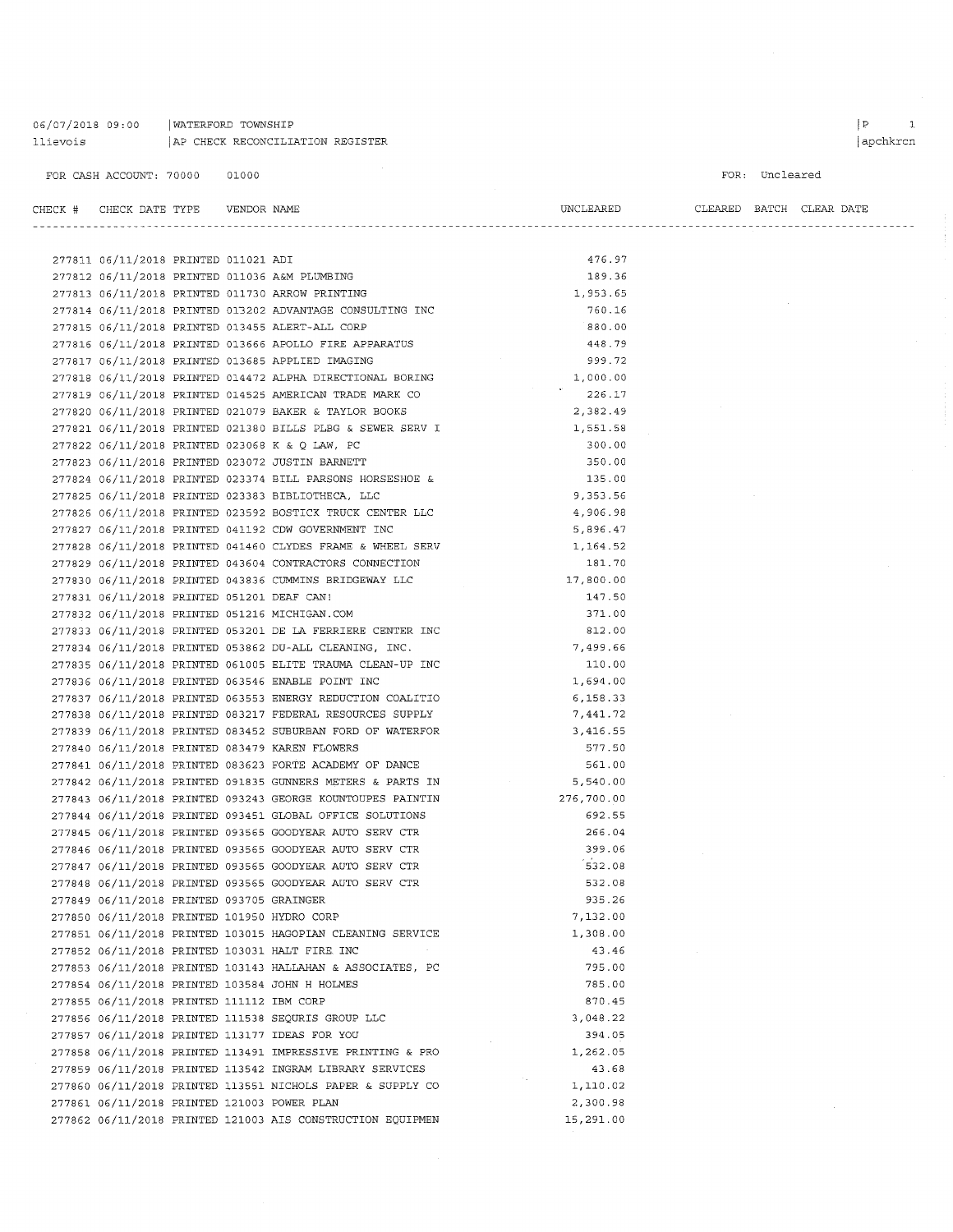06/07/2018 09:00 | WATERFORD TOWNSHIP 11 ievois | AP CHECK RECONCILIATION REGISTER

 $\mathcal{A}^{\mathcal{A}}$ 

| CHECK # | CHECK DATE TYPE VENDOR NAME               |  |                                                                                                           | UNCLEARED            |  | CLEARED BATCH CLEAR DATE |
|---------|-------------------------------------------|--|-----------------------------------------------------------------------------------------------------------|----------------------|--|--------------------------|
|         |                                           |  |                                                                                                           |                      |  |                          |
|         |                                           |  | 277863 06/11/2018 PRINTED 121011 J&B MEDICAL SUPPLY                                                       |                      |  |                          |
|         |                                           |  |                                                                                                           | 1,008.34<br>1,511.00 |  |                          |
|         |                                           |  | 277864 06/11/2018 PRINTED 121570 JOHNSON & ANDERSON INC<br>277865 06/11/2018 PRINTED 143832 ERIC KUTINSKY | 300.00               |  |                          |
|         |                                           |  | 277866 06/11/2018 PRINTED 153109 LAKES AREA MARTIAL ARTS                                                  | 490.00               |  |                          |
|         |                                           |  |                                                                                                           | 17.50                |  |                          |
|         |                                           |  | 277867 06/11/2018 PRINTED 153240 LESLIE TIRE<br>277868 06/11/2018 PRINTED 161570 MONTGOMERY & SONS INC    | 236.00               |  |                          |
|         |                                           |  | 277869 06/11/2018 PRINTED 161700 MMRMA UNDERWRITING DEPT                                                  | 25,000.00            |  |                          |
|         |                                           |  | 277870 06/11/2018 PRINTED 161700 MMRMA UNDERWRITING DEPT                                                  | 243,873.25           |  |                          |
|         |                                           |  | 277871 06/11/2018 PRINTED 163107 MADISON GENERATOR SERVICE                                                | 29.95                |  |                          |
|         |                                           |  | 277872 06/11/2018 PRINTED 163399 MICHIGAN POLICE EQUIPMENT                                                | 10,822.50            |  |                          |
|         |                                           |  | 277873 06/11/2018 PRINTED 163437 MICHIGAN LIBRARY ASSOCIAT                                                | 1,728.46             |  |                          |
|         |                                           |  | 277874 06/11/2018 PRINTED 163505 MICHIGAN URBAN SEARCH AND                                                | 2,145.00             |  |                          |
|         |                                           |  | 277875 06/11/2018 PRINTED 163508 FERGUSON ENTERPRISES, INC                                                |                      |  |                          |
|         |                                           |  |                                                                                                           | 8,990.31<br>300.00   |  |                          |
|         |                                           |  | 277876 06/11/2018 PRINTED 163629 MORRISROE LAW OFFICE PC                                                  | 5,072.00             |  |                          |
|         |                                           |  | 277877 06/11/2018 PRINTED 174457 STATE OF MICHIGAN                                                        |                      |  |                          |
|         |                                           |  | 277878 06/11/2018 PRINTED 183021 NATIONAL TRAILS<br>277879 06/11/2018 PRINTED 183052 NAPA AUTO PARTS      | 1,760.00             |  |                          |
|         |                                           |  |                                                                                                           | 131.07               |  |                          |
|         |                                           |  | 277880 06/11/2018 PRINTED 183269 SPRINT SOLUTIONS                                                         | 5.81                 |  |                          |
|         |                                           |  | 277881 06/11/2018 PRINTED 183578 NORTH ELECTRIC SUPPLY CO                                                 | 234.96               |  |                          |
|         |                                           |  | 277882 06/11/2018 PRINTED 183952 NYE UNIFORM COMPANY                                                      | 666.46               |  |                          |
|         |                                           |  | 277883 06/11/2018 PRINTED 193007 AUBURN HILLS CAMPUS - OCC                                                | 1,320.00             |  |                          |
|         |                                           |  | 277884 06/11/2018 PRINTED 204533 OAKLAND COUNTY MEDICAL CO                                                | 75.00                |  |                          |
|         |                                           |  | 277885 06/11/2018 PRINTED 204860 ROAD COMMISSION FOR                                                      | 228.97               |  |                          |
|         |                                           |  | 277886 06/11/2018 PRINTED 211220 MCLAREN OAKLAND                                                          | 475.00               |  |                          |
|         |                                           |  | 277887 06/11/2018 PRINTED 211460 PLANTE & MORAN PLLC                                                      | 31,450.00            |  |                          |
|         |                                           |  | 277888 06/11/2018 PRINTED 213328 PHOENIX STONE CO                                                         | 927.00               |  |                          |
|         |                                           |  | 277889 06/11/2018 PRINTED 213454 NANCY PLASTERER                                                          | 600.00               |  |                          |
|         |                                           |  | 277890 06/11/2018 PRINTED 213714 PRINTING SYSTEMS INC                                                     | 1,553.29             |  |                          |
|         |                                           |  | 277891 06/11/2018 PRINTED 213772 PRO-TECH SALES                                                           | 620.00               |  |                          |
|         |                                           |  | 277892 06/11/2018 PRINTED 227178 OAKLAND COUNTY PARKS AND                                                 | 350.00               |  |                          |
|         |                                           |  | 277893 06/11/2018 PRINTED 233839 QUALITY FIRST AID AND SAF                                                | 664.35               |  |                          |
|         |                                           |  | 277894 06/11/2018 PRINTED 241008 RKA PETROLEUM COMPANIES,                                                 | 7,181.84             |  |                          |
|         |                                           |  | 277895 06/11/2018 PRINTED 243040 PENGUIN RANDOM HOUSE LLC                                                 | 87.75                |  |                          |
|         |                                           |  | 277896 06/11/2018 PRINTED 243206 RECORDED BOOKS LLC                                                       | 390.71               |  |                          |
|         |                                           |  | 277897 06/11/2018 PRINTED 243228 STELLA REYES                                                             | 135.00               |  |                          |
|         |                                           |  | 277898 06/11/2018 PRINTED 243257 RECOVERY CONSULTANTS INC                                                 | 215.00               |  |                          |
|         |                                           |  | 277899 06/11/2018 PRINTED 251006 SHRADER TIRE & OIL OF MIC                                                | 1,277.97             |  |                          |
|         |                                           |  | 277900 06/11/2018 PRINTED 251238 SERVICE HEATING & PLUMBIN                                                | 1,207.81             |  |                          |
|         |                                           |  | 277901 06/11/2018 PRINTED 253023 ST JOSEPH MERCY-OAKLAND                                                  | 26.25                |  |                          |
|         |                                           |  | 277902 06/11/2018 PRINTED 253023 ST JOSEPH HOSPITAL-PONTIA                                                | 35.00                |  |                          |
|         |                                           |  | 277903 06/11/2018 PRINTED 253160 SCRAMLIN FEEDS                                                           | 82.50                |  |                          |
|         |                                           |  | 277904 06/11/2018 PRINTED 253188 JO SCHIRTZINGER                                                          | 637.00               |  |                          |
|         |                                           |  | 277905 06/11/2018 PRINTED 253890 SUPPLYWORKS                                                              | 1,200.01             |  |                          |
|         |                                           |  | 277906 06/11/2018 PRINTED 253954 SYMBOL ARTS                                                              | 220.00               |  |                          |
|         |                                           |  | 277907 06/11/2018 PRINTED 254774 SZOTT CHRYSLER JEEP                                                      | 191.94               |  |                          |
|         |                                           |  | 277908 06/11/2018 PRINTED 254796 STONECO INC                                                              | 550.77               |  |                          |
|         |                                           |  | 277909 06/11/2018 PRINTED 254825 SJMH MEDICAL PRACTICE                                                    | 420.00               |  |                          |
|         |                                           |  | 277910 06/11/2018 PRINTED 254826 STARR AUTO GLASS                                                         | 210.00               |  |                          |
|         |                                           |  | 277911 06/11/2018 PRINTED 263339 THOMAS SHELBY CO                                                         | 8,036.00             |  |                          |
|         |                                           |  | 277912 06/11/2018 PRINTED 263605 TOM'S MASONRY REPAIR LLC                                                 | 1,175.00             |  |                          |
|         | 277913 06/11/2018 PRINTED 263737 TRUGREEN |  |                                                                                                           | 83.75                |  |                          |
|         |                                           |  | 277914 06/11/2018 PRINTED 263772 TRENDSET COMMUNICATIONS G                                                | 4,583.33             |  |                          |

 $\bar{\phantom{a}}$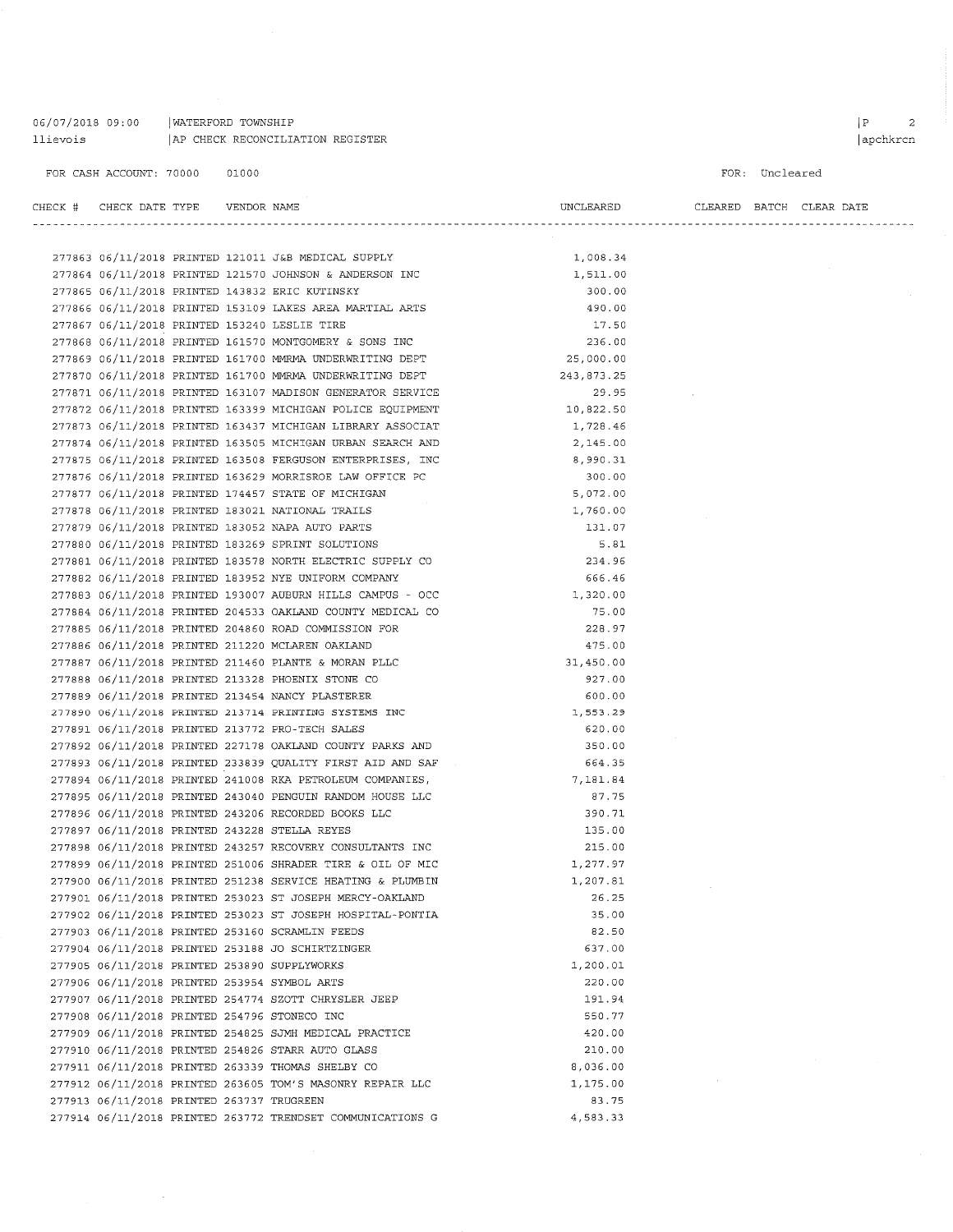| 06/07/2018 09:00 |                                        | WATERFORD TOWNSHIP |       |                                                            |  |            |                          |                | Р        | $\mathcal{B}$ |
|------------------|----------------------------------------|--------------------|-------|------------------------------------------------------------|--|------------|--------------------------|----------------|----------|---------------|
| llievois         |                                        |                    |       | AP CHECK RECONCILIATION REGISTER                           |  |            |                          |                | apchkrcn |               |
|                  | FOR CASH ACCOUNT: 70000                |                    | 01000 |                                                            |  |            |                          | FOR: Uncleared |          |               |
|                  | CHECK # CHECK DATE TYPE    VENDOR NAME |                    |       |                                                            |  | UNCLEARED  | CLEARED BATCH CLEAR DATE |                |          |               |
|                  |                                        |                    |       | -------------------------------                            |  |            |                          |                |          |               |
|                  |                                        |                    |       | 277915 06/11/2018 PRINTED 263779 TRIHEDRAL INC             |  | 15, 329.75 |                          |                |          |               |
|                  |                                        |                    |       | 277916 06/11/2018 PRINTED 273533 UNIFIRST CORP             |  | 1,049.88   |                          |                |          |               |
|                  |                                        |                    |       | 277917 06/11/2018 PRINTED 283243 AMERICAN MESSAGING        |  | 196.47     |                          |                |          |               |
|                  |                                        |                    |       | 277918 06/11/2018 PRINTED 283369 VIATRAN CORP              |  | 1,747.23   |                          |                |          |               |
|                  |                                        |                    |       | 277919 06/11/2018 PRINTED 291013 WAREHOUSE TIRE & SERV CTR |  | 76.00      |                          |                |          |               |
|                  |                                        |                    |       | 277920 06/11/2018 PRINTED 291365 PRAXAIR DISTRIBUTION INC  |  | 78.50      |                          |                |          |               |
|                  |                                        |                    |       | 277921 06/11/2018 PRINTED 291365 PRAXAIR DISTRIBUTION INC  |  | 96.25      |                          |                |          |               |
|                  |                                        |                    |       | 277922 06/11/2018 PRINTED 291365 PRAXAIR DISTRIBUTION INC  |  | 157.80     |                          |                |          |               |
|                  |                                        |                    |       | 277923 06/11/2018 PRINTED 291365 PRAXAIR DISTRIBUTION INC  |  | 213.01     |                          |                |          |               |
|                  |                                        |                    |       | 277924 06/11/2018 PRINTED 291365 PRAXAIR DISTRIBUTION INC  |  | 2,229.48   |                          |                |          |               |
|                  |                                        |                    |       | 277925 06/11/2018 PRINTED 293069 WATERFORD TOWING          |  | 50.00      |                          |                |          |               |
|                  |                                        |                    |       | 277926 06/11/2018 PRINTED 293253 SHANNON WELLS             |  | 205.99     |                          |                |          |               |
|                  |                                        |                    |       | 277927 06/11/2018 PRINTED 500147 CASCADE SUBSCRIPTION      |  | 99.00      |                          |                |          |               |
|                  |                                        |                    |       | 277928 06/11/2018 PRINTED 500246 MI MED INC                |  | 1,939.33   |                          |                |          |               |
|                  |                                        |                    |       |                                                            |  |            |                          |                |          |               |

 $.00$ 

DE La release funds